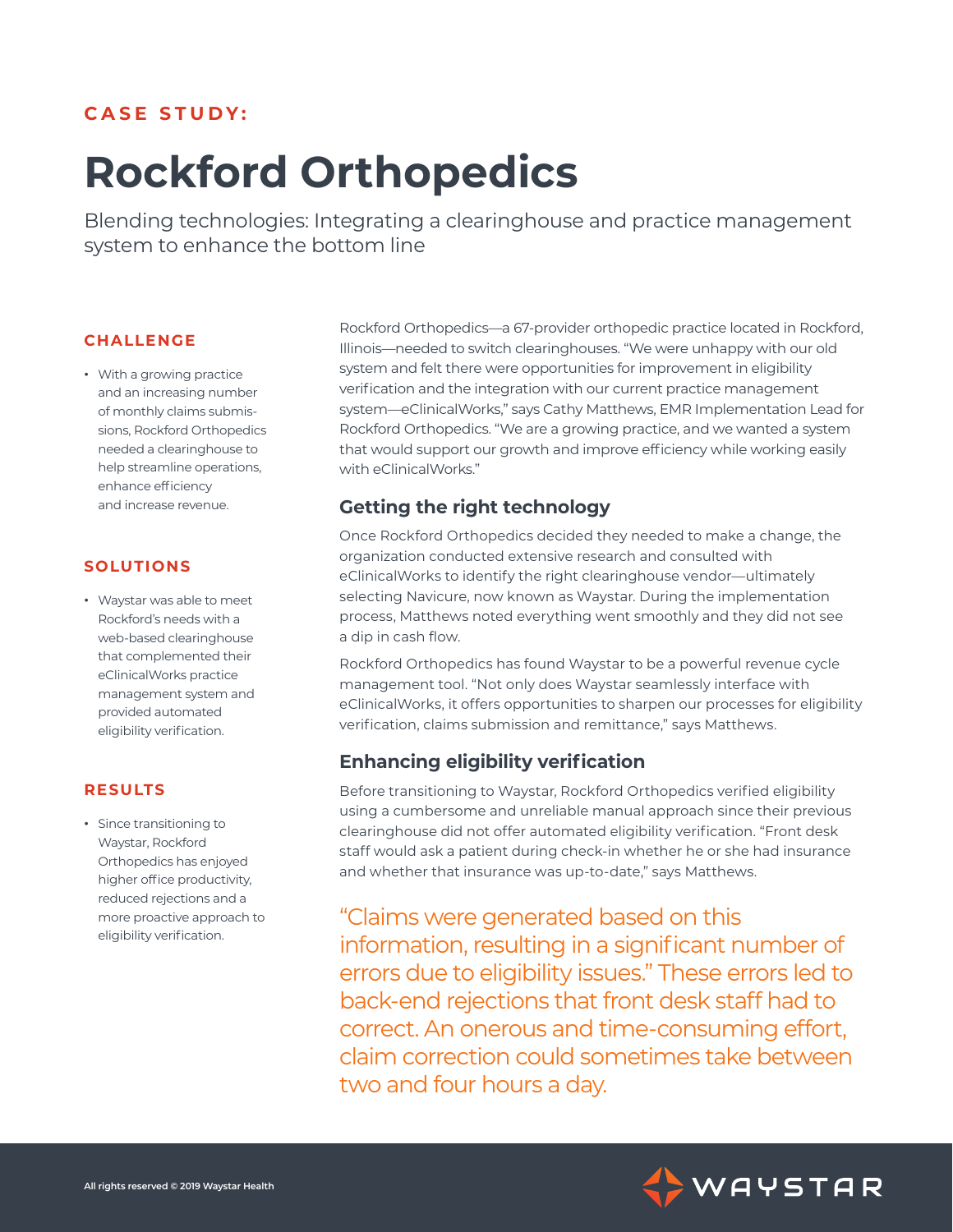## **CASE STUDY: ROCKFORD ORTHOPEDICS**

"Together, Waystar and eClinicalWorks refined the way we perform eligibility verification," comments Matthews. "We now schedule batch verification to run automatically one or two days in advance of patient visits. The Waystar system flags patients in eClinicalWorks who could not be verified in the batch run, so that front desk staff can query those patients when they arrive for their appointment. For walk-ins, we're able to click on the patient's name in eClinical-Works and launch Waystar's eligibility tool, verifying insurance in real time as the patient checks in."

The integration between the systems also marries the clinical side of the practice with the business office, fostering better communication about eligibility across the practice. "Once the Waystar application verifies eligibility, it updates both the demographics and appointment screens in eCLinicalWorks," says Matthews. "This communicates eligibility information directly to physicians at the point of care, allowing them to see whether a particular procedure, medication or injection is approved or whether precertification is necessary. Eligibility information is also shared with the coding department. This communication serves as education for appropriate coding and reduces the number of rejections we see."

Rockford Orthopedics' new approach to eligibility verification has helped the practice realize enhanced accuracy and process efficiency. "Now checking insurance takes almost no time at all," says Matthews. The practice's rejection rate has decreased by 38% since converting to Waystar, while increasing their claims volume by about 15%. "Eligibility is just not a factor in rejections anymore," comments Matthews. "I would say that less than 1% of our rejections are due to eligibility issues."

The harmony between Waystar and eClinicalWorks allowed Rockford Orthopedics to increase staff productivity by 37%, so they can redeploy staff to other revenue-generating tasks. "Our front desk department no longer has to spend time responding to eligibilityrelated rejections, allowing staff members to dedicate more time to registration and other activities," says Matthews. "Our coders also have more time to devote to preparing claims, which is increasing the speed of claims submissions and boosting cash flow."

#### **Streamlining claims submissions**

In addition to elevating eligibility verification, the integration between Waystar and eClinicalWorks has enhanced the claims submission process for the practice's 11,000 plus monthly claims. Claims are batched automatically in eCLinicalWorks and sent to Waystar. "Claims submission is very straightforward now," comments Matthews. "Basically, we don't touch a claim after we create it, unless it rejects. Claims go to Waystar automatically and we don't have to think about it. Before, a staff member had to manually batch all the claims, which took about 20 to 30 minutes per day."

Waystar posts claims status within seconds after receiving the claims. "This allows staff members to quickly respond to any rejections when they come in to work,' says Matthews. "Prior to using Waystar, we had to wait longer to learn about rejections, which slowed down the claims submission process."